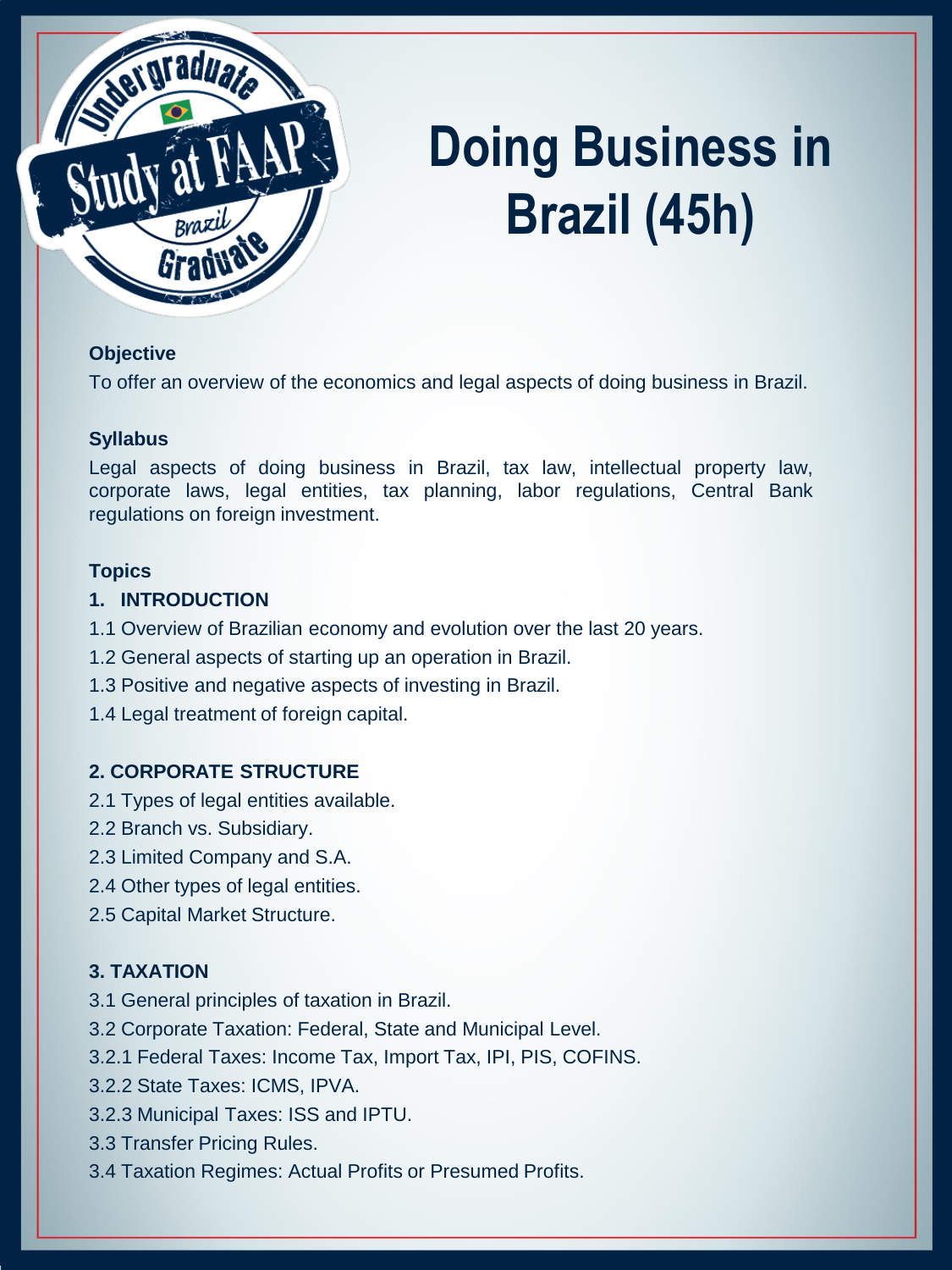

# **Doing Business in Brazil (45h)**

# **4. LABOR**

4.1 General aspects of Brazilian labor law.

- 4.1.1 Mandatory employee benefits.
- 4.1.2 Fringe benefits.
- 4.1.3 Restrictions for foreigners.
- 4.1.3.1 Permanent employment visa requirements.
- 4.1.3.2 Employment of spouses/children.

## **5. LAND OWNERSHIP**

- 5.1 Restrictions for foreigners.
- 5.2 Licensing of effectively or potentially polluting activities.
- 5.3 Liabilities for environmental damages.

# **6. INTELLECTUAL PROPERTY**

- 6.1 General Aspects of Intellectual Property Regulation.
- 6.2 Patents.
- 6.3 Trademarks. 6.4 Technology transfer agreements.
- 6.5 Franchise agreements.

# **7. INTERNATIONAL TAX PLANNING**

- 7.1 Overview of Brazilian tax treaties.
- 7.2 Use of tax treaty network for operational planning.

# **8. INTERNATIONAL ECONOMIC AGREEMENTS**

- 8.1 ALALC and ALADI agreements.
- 8.2 MERCOSUR: General overview of the agreement.
- 8.2.1 MERCOSUR functions. 8.2.2 MERCOSUR structure.
- 8.2.3 MERCOSUR external agreements.

# **9. COMPETITIVENESS LAW**

- 9.1 Antidumping Regulation.
- 9.1.2 Export price lower than that ordinarily found in the exporter's domestic market.
- 9.1.3 Injury to the national industry.
- 9.1.4 Causal connection between injury and the dumping.
- 9.1.5 Dumping Investigation.